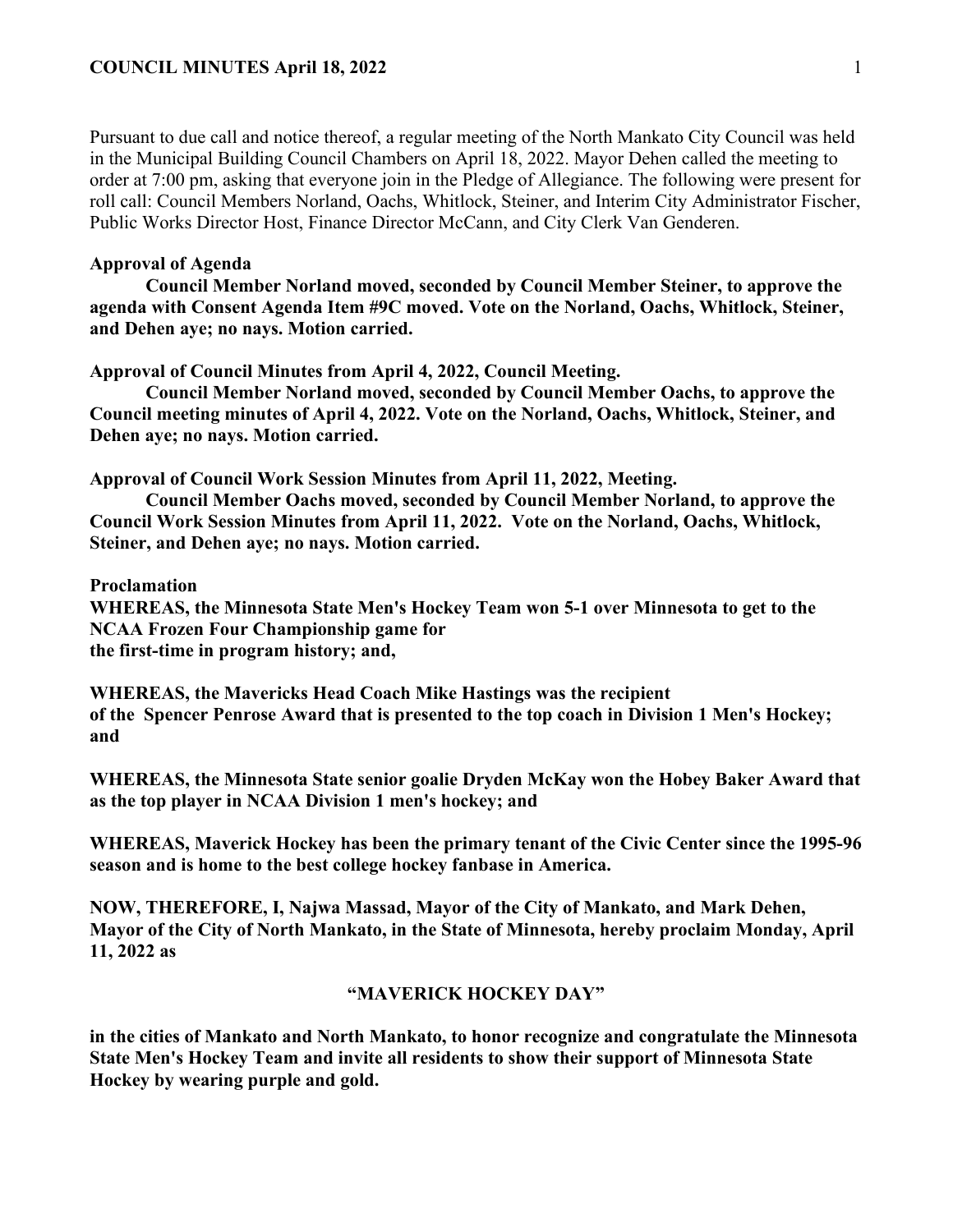# **IN WITNESS WHEREOF, we have hereunto signed our names and caused the seals of the cities of Mankato and North Mankato to be affixed this 11th day of April 2022.**

#### **Consent Agenda**

# **Council Member Steiner moved, seconded by Council Member Oachs, to approve the Consent Agenda.**

- A. Bills and Appropriations.
- B. Res. No. 39-22 Approving Donations/Contributions/Grants.
- C. Consider Approving Seasonal Extension of Patio for the Circle Inn from May-October 2022. - Moved
- D. Res. No. 40-22 Waiving Waiting period for Exemption from Lawful Gambling License for Feeding Our Community Partners.
- E. Res. No. 41-22 Waiving Waiting Period for Exemption from Lawful Gambling License for Knights of Columbus.
- F. Res. No. 42-22 Approving Consent Assessment Agreement.

# **Vote on the Norland, Oachs, Whitlock, Steiner, and Dehen aye; no nays. Motion carried.**

#### **Approved Seasonal Extension of Patio for Circle Inn from May-October 2022.**

Council Member Whitlock reported staff is working on a study to show the percent of businesses properties used for outdoor seating. He requested the approval of the Circle Inn's Seasonal Patio to wait until after the study is presented. A discussion was held concerning the proposal with Mayor Dehen commenting that Big Dog's seasonal patio was approved at the previous meeting.

# **Council Member Steiner moved, seconded by Council Member Norland to Approve the Seasonal Extension of Patio for the Circle Inn from May-October 2022. Vote on the Norland, Whitlock, Steiner, and Dehen aye; no nays. Oachs abstain. Motion carried.**

#### **Public Comments Concerning Business Items on the Agenda.**

None.

#### **Business Items**

### **Approved Comprehensive Plan Amendment-Future Land Use Map.**

Interim City Administrator Fischer reported at the March Planning Commission the applicant requested to amend the Future Land Use Map for property she owns just outside of the City limits. Specifically, changing the guided land use from Low-Density Residential to Medium Density Residential. The Planning Commission did not recommend approval of the proposed change and the City Council sent the proposal back to the Planning Commission for further review. The applicant withdrew the original proposal and has changed the request from Low-Density Residential to Low-Density Small Lot Residential. Interim City Administrator Fischer reported the revised layout of the property includes 67 single-family lots and 41 single-family patio lots. The Low-Density Small Lot Residential designation would allow for the property to be zoned as R-1S, One-Family Dwelling, Small Lot in the future. Council Member Oachs noted the City needs to continue to look at providing affordable housing. Council Member Whitlock noted the area was originally designated as low density and this would satisfy the original plans for the area. Mayor Dehen noted the plan was recommended by the Planning Commission and the change has addressed the density issue. He reported the setbacks between the neighborhoods would provide for adequate distance from the Reserve community.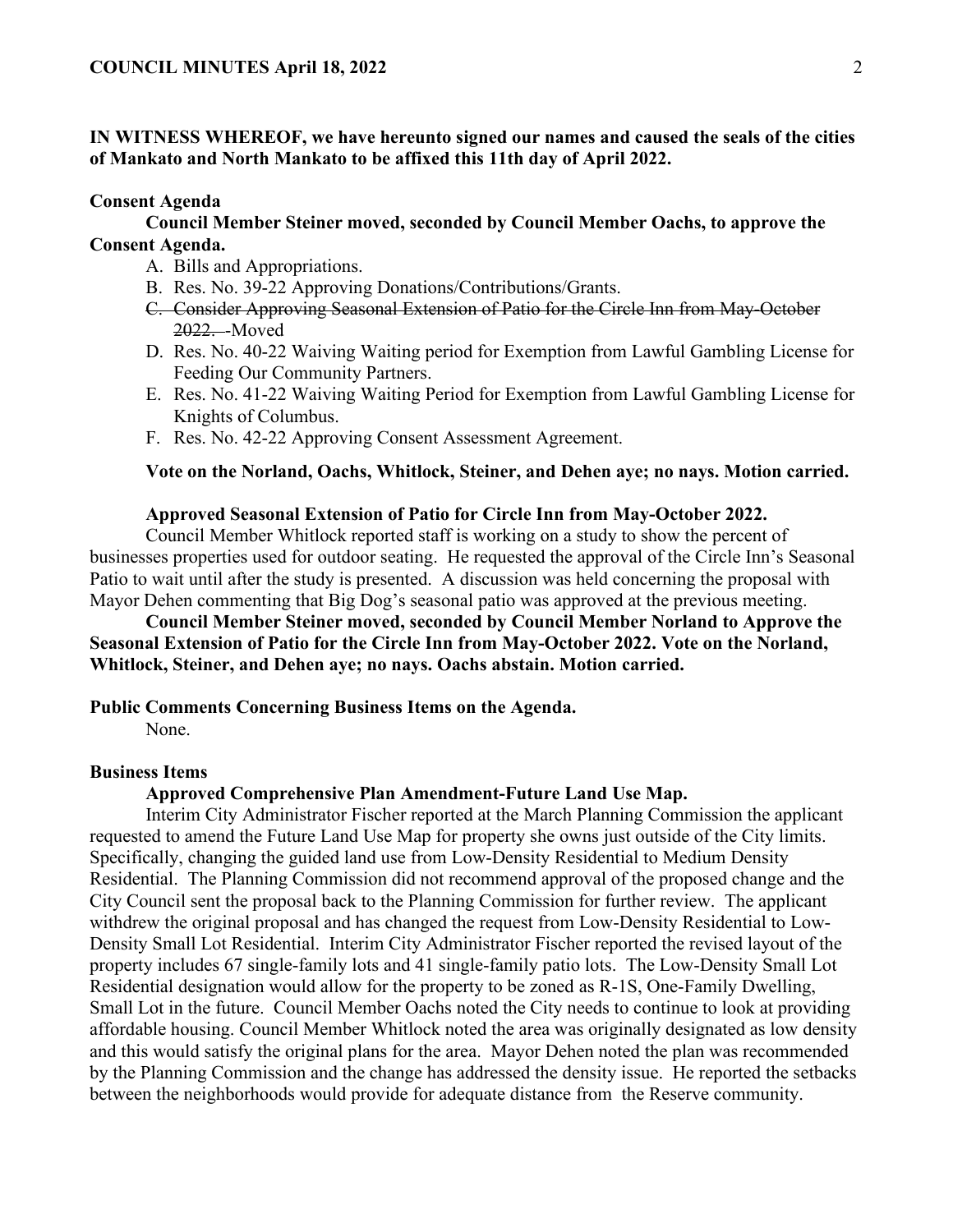**Council Member Norland moved, seconded by Council Member Steiner to Approve the Comprehensive Plan Amendment-Future Land Use Map. Vote on the Norland, Oachs, Whitlock, Steiner, and Dehen aye; no nays. Motion carried.** 

# **Res. No. 43-22 Ordering Preparation of Report on Improvement for Project No. 22-02 ABCDEF Somerset Lane Street and Utility Improvement Project.**

City Engineer Sarff noted there are several major infrastructure plans for 2022 including McKinley Avenue and Lor Ray Drive. The two resolutions before Council tonight are for projects planned for 2023. The actions planned for tonight would initiate the process and allow the preliminary engineering reports.

City Engineer Sarff reported the City would be seeking outside funding for the Somerset Lane project. There have been supply chain issues that have increased prices and availability of products, so the City is planning on starting early to secure items. Somerset Lane is the gravel road along the Reserve that will also run beside the proposed new development discussed in the previous item. City Engineer Sarff recommended amending the resolution by increasing the distance east of Lexington Lane from 180 feet to 350 feet to include the proposed new development. The project will include sanitary sewer, water main, storm sewer, street, sidewalk/trail, and street lighting improvements.

**Council Member Steiner moved, seconded by Council Member Oachs to Adopt Res. No. 43-22 Ordering Preparation of Report on Improvement for Project No. 22-02 ABCDEF Somerset Lane Street and Utility Improvement Project with the Distance East of Lexington Lane Increased from 180 Feet to 350 Feet. Vote on the Norland, Oachs, Whitlock, Steiner, and Dehen aye; no nays. Motion carried.** 

**Res. No. 44-22 Ordering Preparation of Report on Improvement for Project No. 22-03 CDEF Lor Ray Drive/Howard Drive Intersection Improvement Project.**

City Engineer Sarff reported the installation of a roundabout at the intersection of Lor Ray and Howard was recommended following an ICE study conducted by MAPO. Federal Funds have been secured for the project.

**Council Member Steiner moved, seconded by Council Member Norland to adopt Res. No. 44-22 Ordering Preparation of Report on Improvement for Project No. 22-03 CDEF Lor Ray Drive/Howard Drive Intersection Improvement Project. Vote on the Norland, Oachs, Whitlock, Steiner, and Dehen aye; no nays. Motion carried.** 

#### **City Administrator and Staff Comments**

Interim City Administrator Fischer reported Spring Clean-up has begun and will continue into next week. The Fire Department is holding an open house for people interested in applying and serving in the department. The Community Development Department is seeking input on electric and autonomous vehicles. The Parks Department is seeking volunteers to help plant flower beds. Caswell Park will host the first tournament this weekend.

Finance Director McCann reported the auditors will be present in the office this week and results will be provided in mid-June.

#### **Mayor and Council Comments**

Council Member Whitlock stated it was good to see the junk pick-up back.

Council Member Oachs reported Connecting Commerce open house is now scheduled for May 10, 2022. She invited everyone out for Bookin on Belgrade on May 21, 2022.